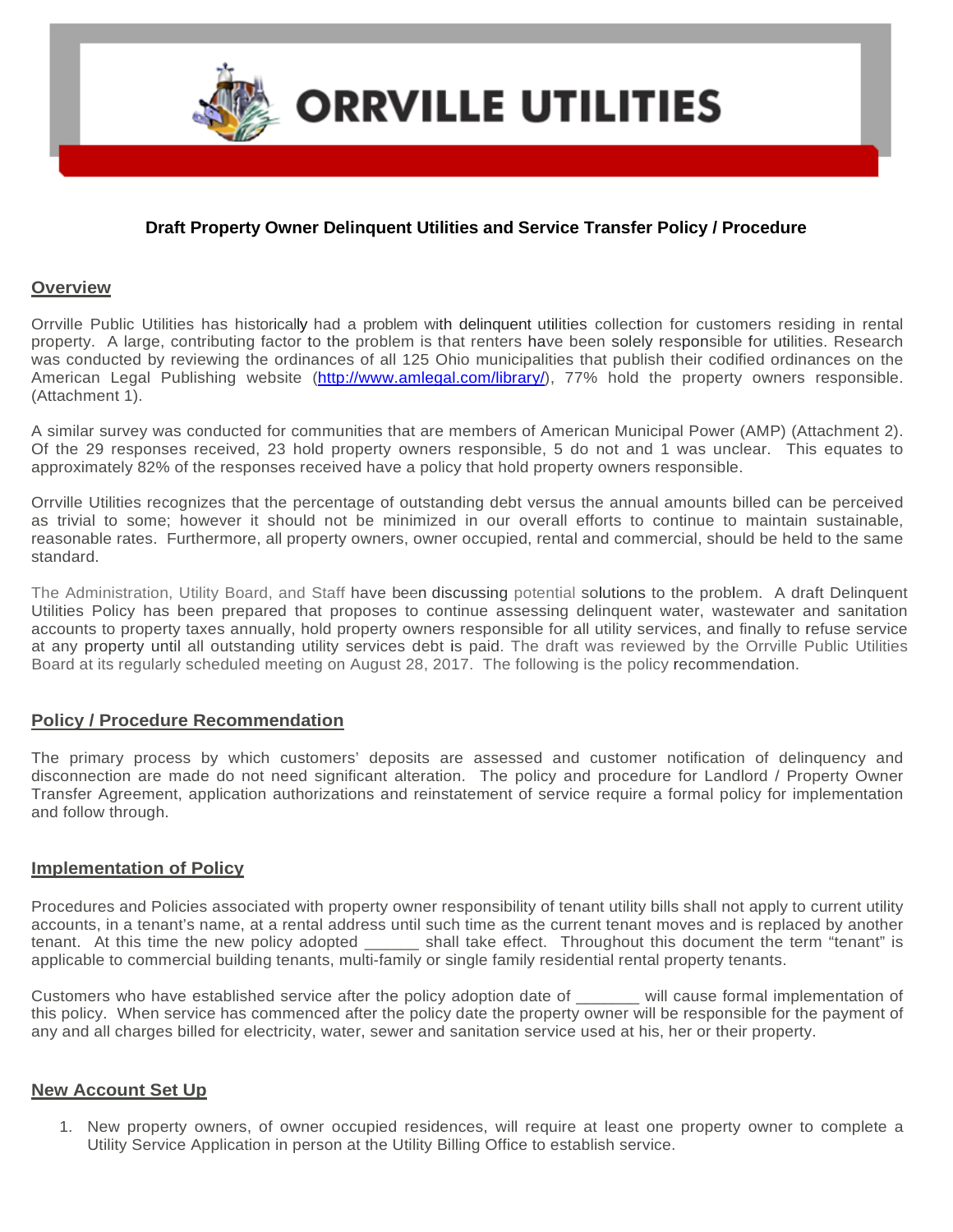- 2. Rental properties will require at least one tenant complete a Utility Service Application in person at the Utility Billing office. Tenant must provide a current Rental Agreement to ensure the property owner has authorized said Tenant to establish utility service. Occupants of rental properties will also be required to authorize disclosure of their account status, at any time, to the property owner.
- 3. A deposit for service will be determined based on the customer's personal credit history or business credit history (for commercial properties) which is obtained by using a third party provider. Any customer, whose account has been written off for non-payment or paid by a property owner in the past, will pay the deposit established for the highest credit risk. Said deposit will remain on the account until the account closes.
- 4. Following completion of a Utility Service Application utility service will be established the next business day following payment of all fees and deposits.

## **Delinquency and Disconnection Procedures**

- 1. If a rental or commercial property owner has completed the Landlord / Property Owner Transfer Agreement (Attachment 3) the rental / commercial property owner will be notified, by email, when a tenant account reaches delinquent status. In the case of owner occupied properties the occupant whom established service will be notified once their account reaches delinquent status.
- 2. After a disconnection notice is issued, payment must be made in accordance with the date stated on the notice to avoid disruption of service. Property owners may contact Orrville Utilities to inquire the status of tenant(s) utility accounts.
- 3. If disconnection of utility services for non-payment or cancellation of service requires access to the inside of a property the property owner will grant access. Failure to provide access will result in future billings for the property reverting to the property owner along with all current and past due charges.
- 4. If services are disconnected for any reason, any unpaid utility charges and fees must be paid in full before any utility services are restored.
- 5. Once services have been disconnected for any reason, and the account is not brought current within 90 days any outstanding water, wastewater and sanitation balances, including any penalties, will be assessed to the property taxes along with a 10% assessment fee through the process described by the Wayne County Auditor.
- 6. Any electric amounts unpaid will be sent to a third party collection agency. A penalty of 35% will be added to any accounts sent to collection to fully recover electric service charges.
- 7. In all instances of disconnection no utility services will be restored until the delinquent amounts for electric, water, wastewater and sanitation are paid in full.
- 8. Delinquent amounts incurred by tenants *prior to the implementation of this policy* shall stay with the tenant and shall not be considered for property assessment or collection agency action.

## **Ownership of Property Transfers to Realtor or Financial Institution (repossession)**

If ownership or stewardship of a property with an unpaid utility account transfers to either a realty company (temporary) or to a financial institution (as in the case of property repossession), said utilities will not be commenced in the name of final purchaser until all amounts owed for all utility services are paid in full.

#### **Landlord-Tenant Relationships**

It is the property owner's responsibility to ensure the tenant has transferred service into their name, prior to allowing the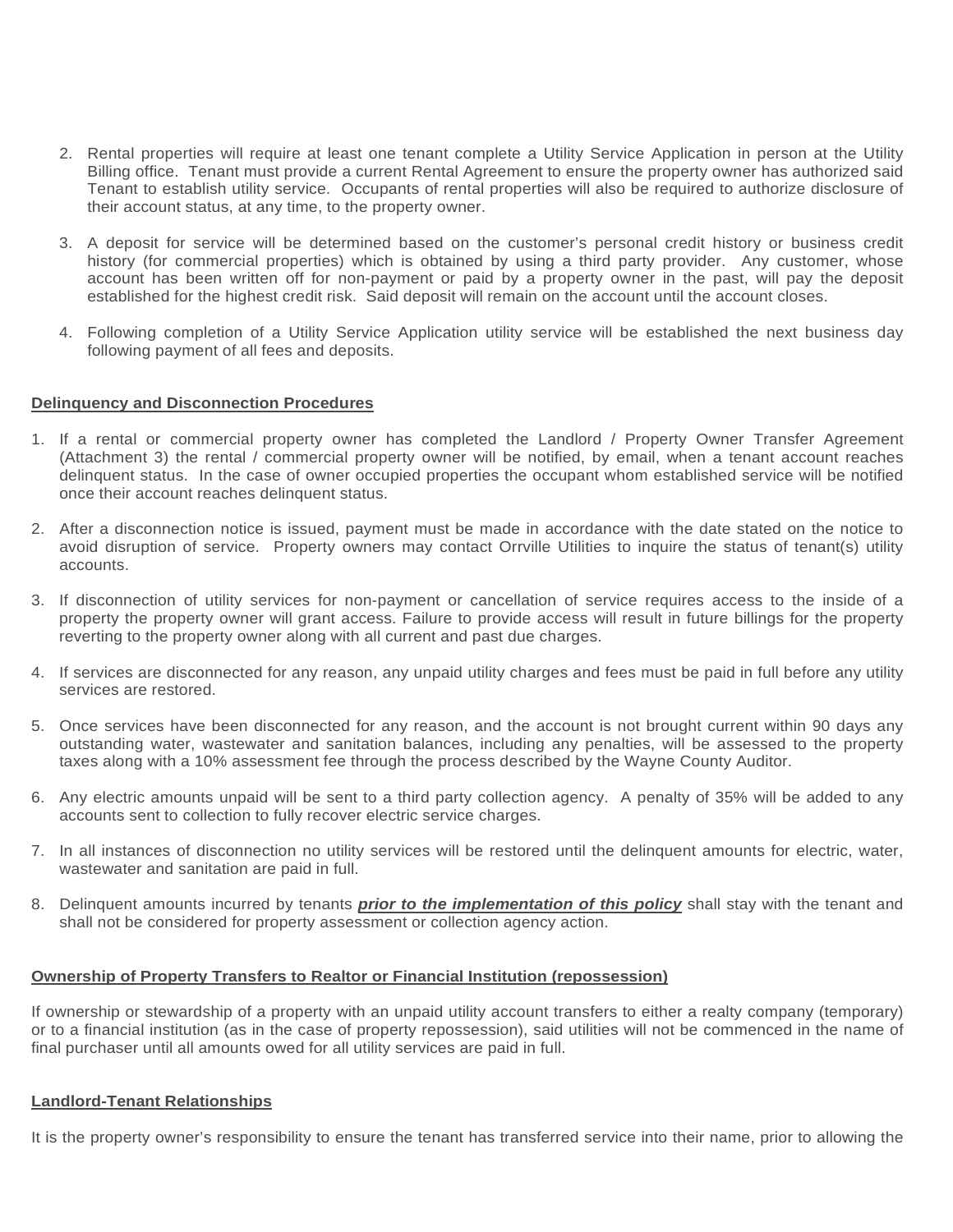tenant access to the rental unit. Orrville Utilities may not be used as a tool for property owners to disconnect services for tenants who have already taken up residence at a property and not taken the necessary steps to transfer the utility services.

## **How Orrville Utilities Can Help**

There are several things Orrville Utilities can do to help property owners keep informed about delinquencies at their property or properties.

Orrville Utilities can immediately notify a property owner, by email, if a property they own has become delinquent when a fully executed Landlord Property Owner Transfer Agreement is on file with Orrville Utilities.

Orrville Utilities offers a budget payment plan for utility services. Customers may work with Utility Billing Staff to determine their yearly average for utility service. A flat monthly rate will then be determined and agreed upon by the customer. Utility Billing Staff will then bill the same flat monthly rate to that customer each month. In June the balance is then reconciled of any differences (over/under). ACH payments are required when using the budget payment plan.

Orrville Utilities can provide property owners with information on utility usage at a particular piece of property for the past three years. While individual habits do vary, this should give property owners an idea of what type and amounts of usage have been at that property in the past so they may establish security deposits or rent accordingly.

The property owner can check on the status of an account they own at any time.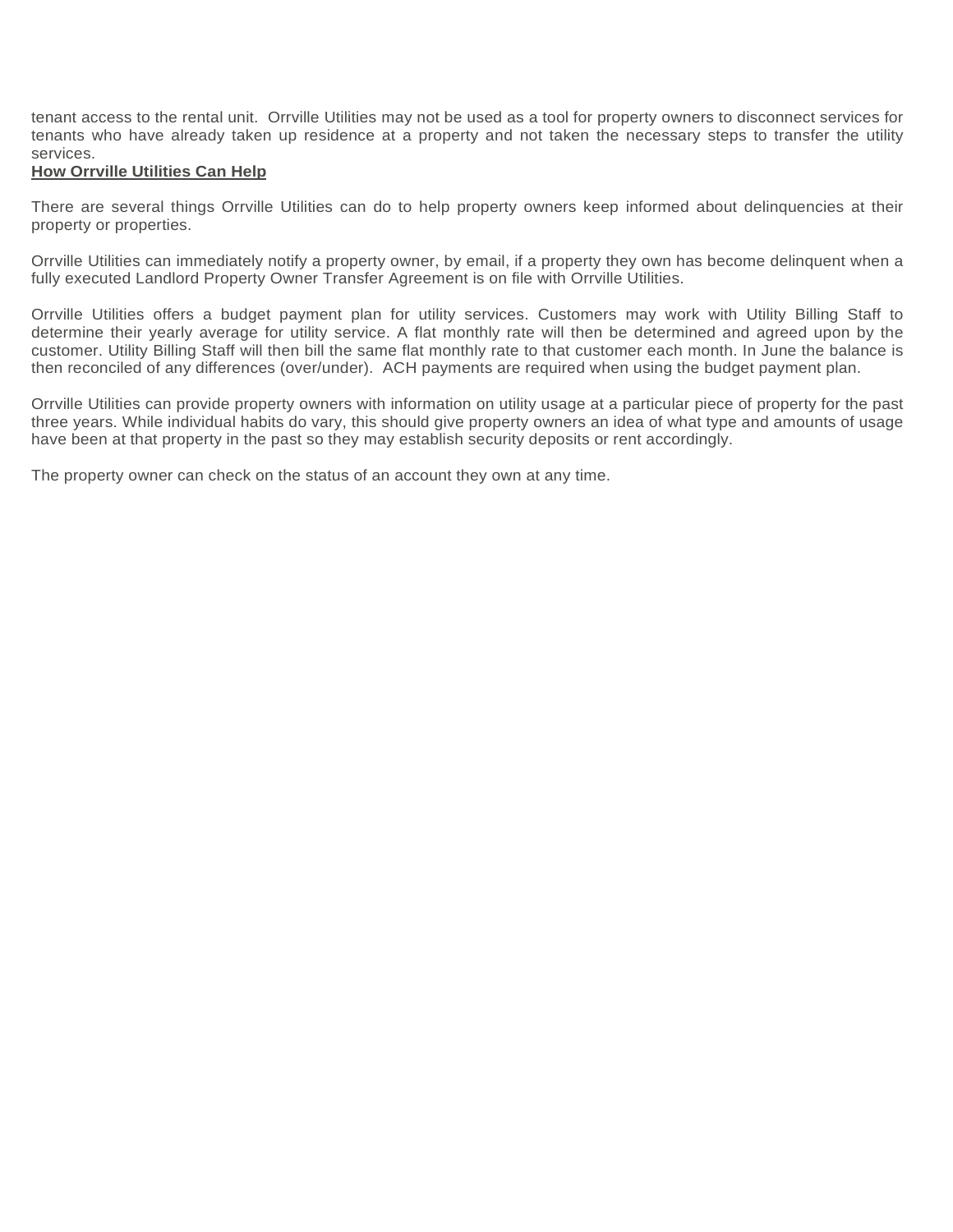## **ATTACHMENT 1**

#### PROPERTY OWNER RESPONSIBILITY RESEARCH

## "DATA COLLECTED FROM ALL MUNICIPALITIES WITH ORDINANCES ONLINE AT AMERICAN LEGAL PUBLISHING

| MUNICIPALITY                   | ORDINANCE    | DATE PASSED        |
|--------------------------------|--------------|--------------------|
| OAK HARBOR, VILLAGE OF         | 50.005       | 1985               |
| CHEVIOT, CITY OF               | 50.03        | 2012               |
| NEW BREMEN, VILLAGE OF         | 50.06        | 1996               |
| CAMBRIDGE, CITY OF             | 50.065       | 1990               |
| BOWLING GREEN, CITY OF         | <b>SO.18</b> | 1979               |
| MARBLEHEAD. VILLAGE OF         | 50.18        | 2005               |
| HILLSBORO, CITY OF             | 50.27        | 1996               |
| KELLEYS ISLAND, VILLAGE OF     | 50.53        | 1974               |
| BELLVILLE, VILLAGE OF          | \$1.042      | 2010               |
| ANNA, VILLAGE OF               | 51.07        | 1993               |
| GLENDALE, VILLAGE OF           | 51.19        | 1999               |
| ARCHBOLD, VILLAGE OF           | 51.37        | 2000               |
| <b>DUBLIN, CITY</b>            | 51.65        | 1997               |
| <b>INDIAN HILL, VILLAGE OF</b> | 51.67        | 1949               |
| DALTON, VILLAGE OF             | 53.01        | 1964               |
| BATAVIA, VILLAGE OF            | 53.03        | 1997               |
| AMBERLEY, VILLAGE OF           | 54.38        | 2003               |
| CLEVELAND, CITY OF             | 535.15       | 2011               |
| MOUNT GILEAD, VILLAGE OF       | 911.04       | 2001               |
| <b>FRANKLIN, CITY OF</b>       | 911.1        | 1984               |
| SIDNEY, CITY OF                | 911.13       | 2000               |
| BROOK PARK, CITY OF            | 919.07       | 1961               |
| WILLOWICK, CITY OF             | 921.09       | 1960               |
| EUCLID, CITY OF                | 922.03       | 2000               |
| HICKSVILLE, CITY OF            | 925.02       | 1998               |
| LISBON, VILLAGE OF             | 925.09       | 1997               |
| WESTERVILLE, CITY OF           | 931.02       | 1981               |
| CANAL FULTON, CITY OF          | 933.18       | 1981               |
| ELYRIA, CITY OF                | 937,17       | 1986               |
| MASON, CITY OF                 | 941.1        | 1990               |
| <b>GROVE CITY, CITY OF</b>     | 953.03       | 1976               |
| CARLISLE, VILLAGE OF           | 1034.08      | 2010               |
| GREENWICH, VILLAGE OF          | 1040.01      | 1981               |
| AVON, CITY OF                  | 1040.02      | 1997               |
| XENIA, CITY OF                 | 1040.04      | 1984               |
| GENEVA, CITY OF                | 1040.06      | 2004               |
| LOCKLAND, VILLAGE OF           | 1040.06      | 1988               |
| MIDDLETOWN, CITY OF            | 1040.06      | 1953               |
| MONROE, CITY OF                | 1040.06      | NO DATE            |
| COLDWATER, VILLAGE OF          | 1040.07      | 1998               |
| <b>ENGLEWOOD, CITY OF</b>      | 1040.07      | 1971               |
| <b>GRAFTON, VILLAGE OF</b>     | 1040.07      | 2004               |
| TRENTON, CITY OF               | 1040.18      | 1987               |
| WAPAKONETA, CITY OF            | 1042.07      | 1980               |
| VANDALIA, CITY OF              | 1042.13      | 1984               |
| TIMBERLAKE, VILLAGE OF         | 1042.18      | 1964               |
| BROADVIEW HEIGHTS, CITY OF     | 1043.07      | 2008<br>$\epsilon$ |
| <b>BARBERTON, CITY OF</b>      | 1044.04      | 2007               |
| <b>IRONTON, CITY OF</b>        | 1044.1       | 1986               |
| SOLON, CITY OF                 | 1046.09      | 1980               |
| LONDON, CITY OF                | 1048.07      | 1976               |
| NEWARK, CITY OF                | 1048.14      | 2013               |
| WEST ALEXANDRIA, VILLAGE       | 1054.02      | 1992               |
| PICKERINGTON, CITY OF          | 1060.03      | 2000               |
| NEW CARLISLE, CITY OF          | 1040.16(K)   | 2008               |
| HUDSON, CITY OF                | 1050.02 (D)  | 1996               |
| LOGAN, CITY OF                 | 50.10(D)     | 1983               |
| TIPP CITY, CITY OF             | 51.15 (F)    | 1974               |
| WILLARD, CITY OF               | 923.08 (M)   | 1999               |

| 60 | HOLD PROPERTY OWNER RESPONSIBLE |
|----|---------------------------------|
| 46 | <b>HAVE NO UTILITIES</b>        |
| 18 | UNDEFINED/NO SPECIFIC LANGUAGE  |
| 1  | <b>BAD LINK</b>                 |
|    | 12S TOTAL                       |
|    |                                 |
| 60 | HOLD PROPERTY OWNER RESPONSIBLE |
| 18 | UNDEFINED/NO SPECIFIC LANGUAGE  |
| 78 | <b>TOTAL</b>                    |
|    |                                 |

77% HOLD PROPERTY OWNER RESPONSIBLE 23% NO SPECIFIC LANGUAGE

Please note that some ordinance citations may be incorrect. A search of codified ordinances for the municipality will be<br>required to find the ordinance number.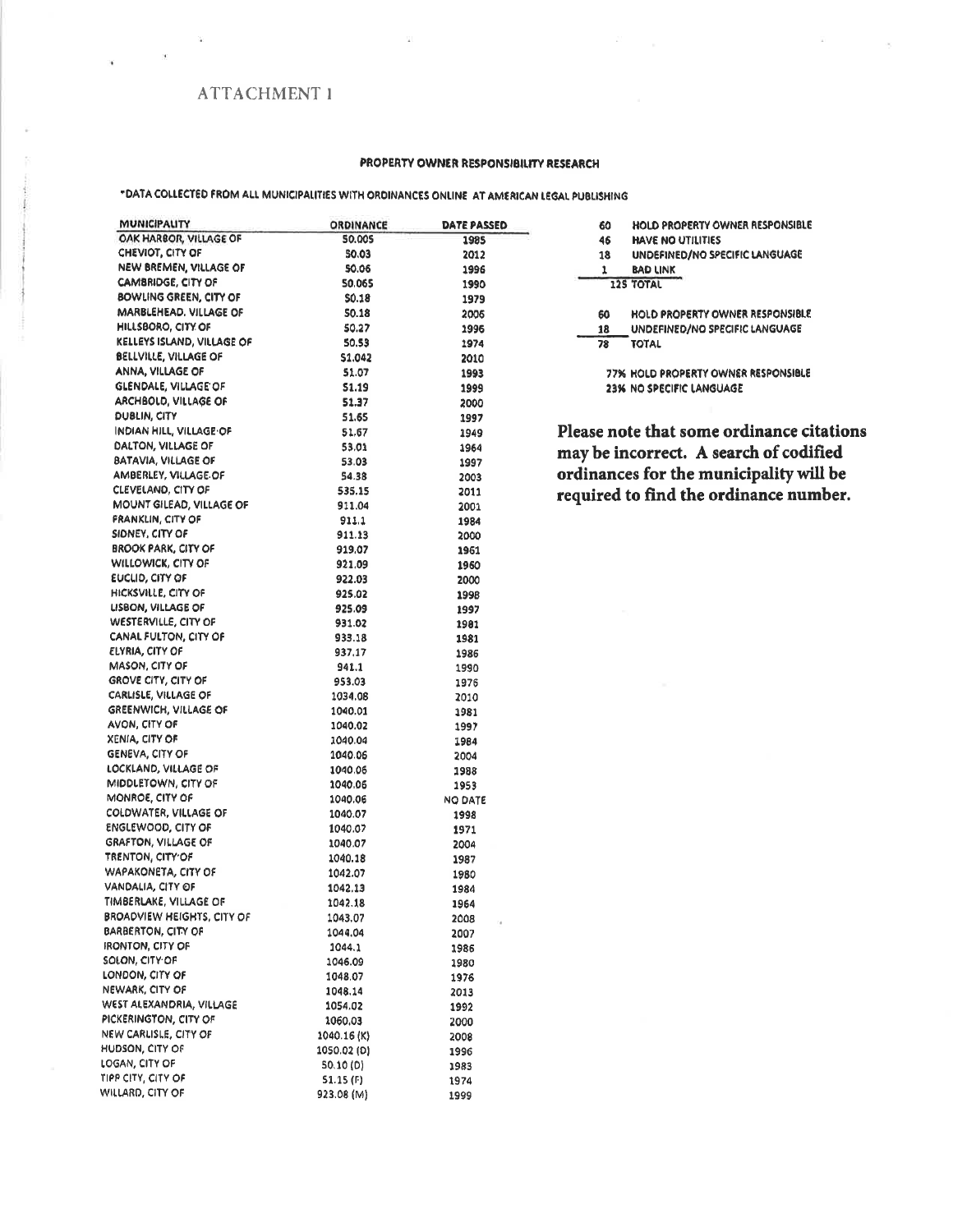| NEW LEBANON, VILLAGE OF                    | APPENDIX 32                         |
|--------------------------------------------|-------------------------------------|
| WAYNESFIELD,                               | <b>BAD LINK</b>                     |
| <b>BEAVERCREEK, CITY OF</b>                | <b>NO UTILITIES</b>                 |
| <b>BUCKLAND, VILLAGE OF</b>                | <b>NO UTILITIES</b>                 |
| <b>CUYOHOGA HEIGHTS, VILLAGE OF</b>        | <b>NO UTILITIES</b>                 |
| ELMWOOD PLACE, VILLAGE OF                  | NO UTILITIES                        |
| <b>FAIRLAWN, CITY OF</b>                   | <b>NO UTILITIES</b>                 |
| FOREST PARK, CITY OF                       | <b>NO UTILITIES</b>                 |
| GREEN, CITY OF                             | NO UTILITIES                        |
| GREENHILLS, VILLAGE OF                     | NO UTILITIES                        |
| <b>GREENVILLE, CITY OF</b>                 | <b>NO UTILITIES</b>                 |
| JEFFERSON, VILLAGE OF                      | <b>NO UTILITIES</b>                 |
| KIRTLAND, CITY OF                          | NO UTILITIES                        |
| LEESBURG, VILLAGE OF                       | <b>NO UTILITIES</b>                 |
| LINCOLN HEIGHTS, VILLAGE OF                | NO UTILITIES                        |
| MAPLE HEIGHTS, CITY OF                     | NO UTILITIES                        |
| MARBLE CLIFF, VILLAGE OF                   | NO UTILITIES                        |
| <b>MAYFIELD HEIGHTS, CITY OF</b>           | <b>NO UTILITIES</b>                 |
| MENTOR ON THE LAKE, CITY OF                | NO UTILITIES                        |
| MINSTER, VILLAGE OF                        | NO UTILITIES                        |
| MONTGOMERY, CITY OF                        | NO UTILITIES                        |
| MOUNT HEALTHY, CITY OF                     | NO UTILITIES                        |
| MUNROE FALLS, CITY OF                      | <b>NO UTILITIES</b>                 |
| NEW ALBANY, CITY OF                        | NO UTILITIES                        |
| NORTH ROYALTON, CITY OF                    | NO UTILITIES                        |
| NORTHWOOD, CITY OF                         | <b>NO UTILITIES</b>                 |
| NORTON, CITY OF                            | <b>NO UTILITIES</b>                 |
| ORWELL, VILLAGE OF                         | NO UTILITIES<br><b>NO UTILITIES</b> |
| OTTAWA, VILLAGE OF<br>PAINESVILLE, CITY OF | NO UTILITIES                        |
| PARMA HEIGHTS, CITY OF                     | NO UTILITIES                        |
| PARMA, CITY OF                             | NO UTILITIES                        |
| PIQUA, CITY OF                             | <b>NO UTILITIES</b>                 |
| POLAND, VILLAGE OF                         | <b>NO UTILITIES</b>                 |
| PREBLE, COUNTY OF                          | NO UTILITIES                        |
| PUT IN BAY, VILLAGE OF                     | <b>NO UTILITIES</b>                 |
| READING, CITY OF                           | <b>NO UTILITIES</b>                 |
| REYNOLDSBERG, CITY OF                      | NO UTILITIES                        |
| RITTMAN, CITY OF                           | NO UTILITIES                        |
| RIVERLEA, VILLAGE OF                       | NO UTILITIES                        |
| SHELBY, CITY OF                            | <b>NO UTILITIES</b>                 |
| SILVERTON, VILLAGE OF                      | <b>NO UTILITIES</b>                 |
| SOUTH EUCLID, CITY OF                      | NO UTILITIES                        |
| SPRINGDALE, CITY OF                        | <b>NO UTILITIES</b>                 |
| TERRACE PARK, VILLAGE OF                   | <b>NO UTILITIES</b>                 |
| UNIVERSITY HEIGHTS, CITY OF                | NO UTILITIES                        |
| VALLEY VIEW, VILLAGE OF                    | <b>NO UTILITIES</b>                 |
| WALTON HILLS, VILLAGE OF                   | NO UTILITIES                        |
| AMELIA                                     | <b>UNDEFINED</b>                    |
| AVON LAKE, CITY OF                         | <b>UNDEFINED</b>                    |
| BENTLEYVILLE, VILLAGE OF                   | <b>UNDEFINED</b>                    |
| <b>BREMEN</b>                              | <b>UNDEFINED</b>                    |
| <b>BROOKLYN HEIGHTS, VILLAGE OF</b>        | <b>UNDEFINED</b>                    |
| COLUMBIANA, CITY OF                        | UNDEFINED                           |
| CRIDERSVILLE, CITY OF                      | <b>UNDEFINED</b>                    |
| DOYLESTON, VILLAGE OF                      | <b>UNDEFINED</b>                    |
| EAST PALESTINE, CITY OF                    | UNDEFINED                           |
| EVANDALE, VILLAGE OF                       | UNDEFINED                           |
| KENTON, CITY OF                            | <b>UNDEFINED</b>                    |
| LEBANON, CITY OF                           | <b>UNDEFINED</b>                    |
| PLYMOUTH, VILLAGE OF                       | UNDEFINED                           |
| TOLEDO, CITY OF                            | UNDEFINED                           |
| VAN WERT, CITY OF                          | UNDEFINED                           |
| WADSWORTH, CITY OF                         | UNDEFINED                           |

 $\alpha_{_{[13]}}$ 

 $\sim$  10

 $\mathbf{u}_{(k)}$ 

 $\mathbf{r}$ 

i<br>S

S

 $1000$ 

 $\hat{\mathbf{e}}^{\mathrm{c}}$ 

1996

 $\sim 10$ 

 $\widetilde{\ast}$ 

 $\mathcal{A}$ 

X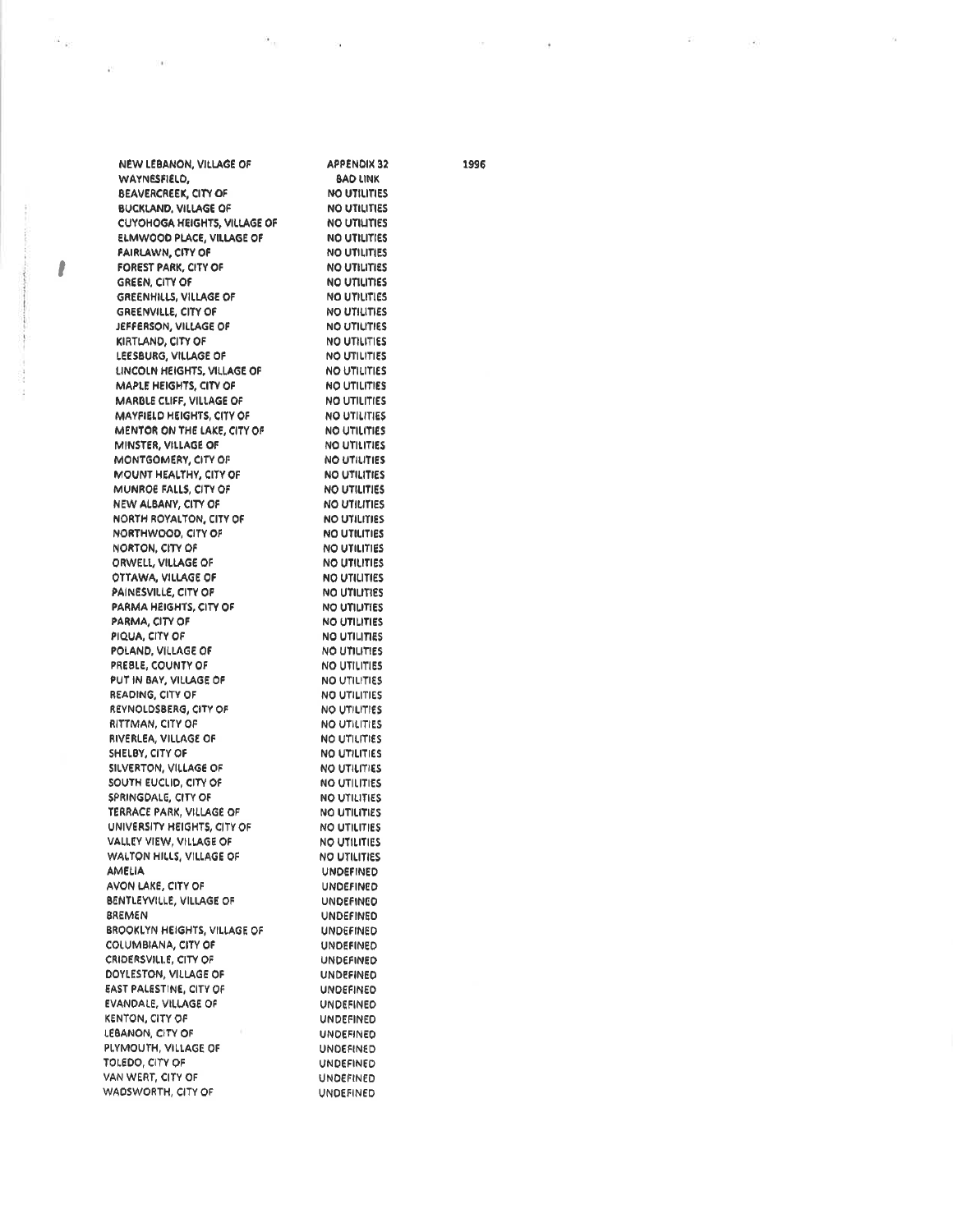WAYNESVILLE, VILLAGE OF WESTFIELD CENTER, VILLAGE OF

 $\sim$ 

UNDEFINED **UNDEFINED**